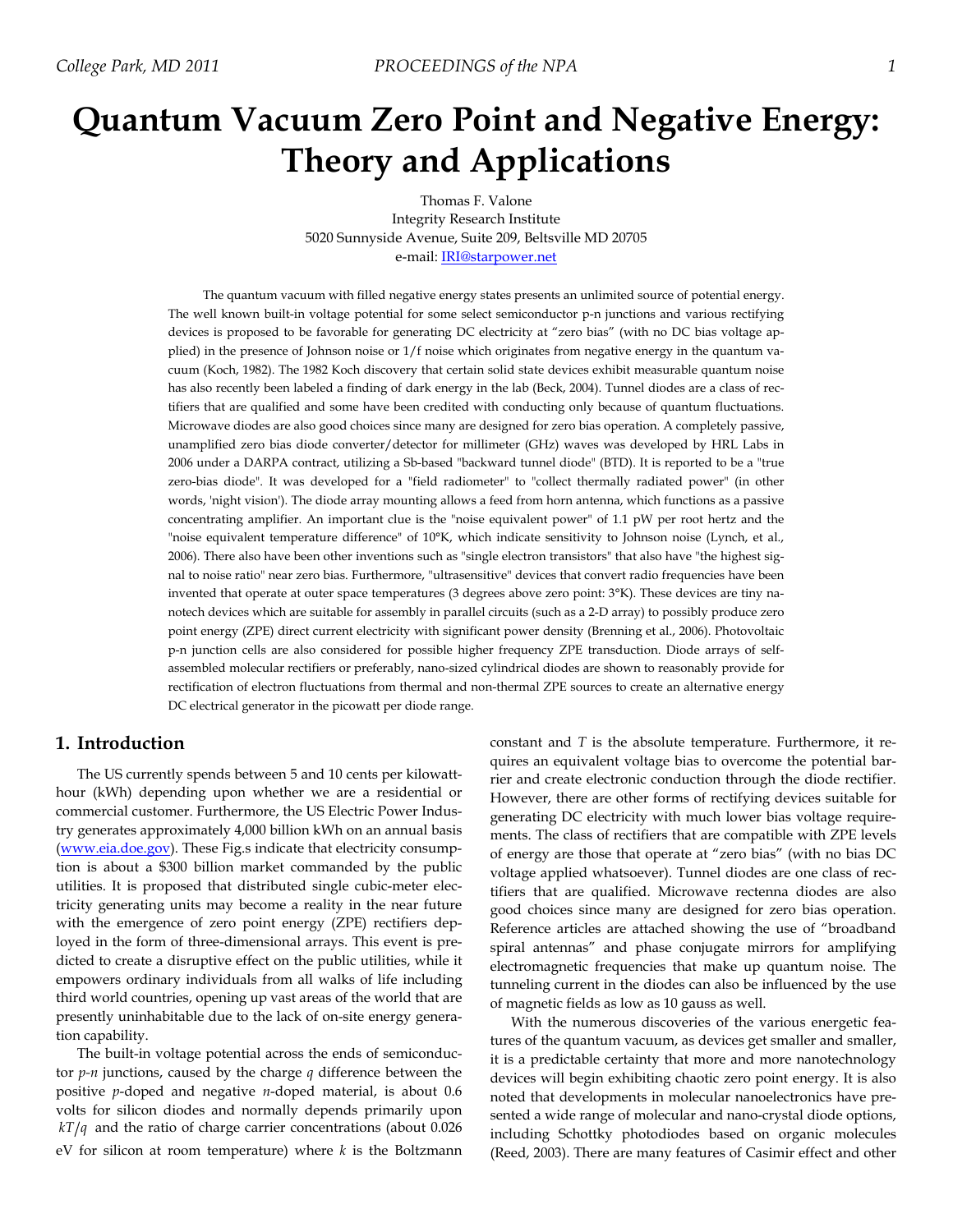ZPE-related phenomena which lend themselves to possible generation of electricity (Valone, 2003). One example is the dramatic change of dielectric constant of a cantilever cavity by illumination with a microlaser in order to increase the Casimir force as Pinto proposes and generate  $0.5$  nW (nW = nanowatt = 10-9 W) of electricity with a 100 micron device (Pinto, 1999). Presently, the Casimir force is becoming more commonplace since it is a frequent hazard in the nanotechnology field for the Casimir effect to literally destroy a nano-cantilever when the spacing drops below one micron.



**Fig. 1.** Example of 1/f noise in the picoampere current range from a diode rectifier, along with contributed noise (g-r lines) from two quantum dot devices (Tsormpatzoglou, 2005).

### **2. Laboratory Measurement of Non-Thermal Noise Current**

Considering electronic circuits, it is important to note that 1/*f* noise (noise that decreases with frequency) in carbon shunt resistors and electronic components is also very commonplace (Fig. 1). One textbook estimates a noisy operational transresistor circuit used to condition small currents, using parameters for an AD549 electrometer op amp (Analog Devices, Norwood, MA) to have the dominant term coming from Johnson noise (often regarded only as thermal noise) and a minimum noise current of about 0.12 microamps DC (Northrop, 1997). In tunnel junction diodes, thermal fluctuations will lead to a voltage difference across the junction and stimulate tunneling electrons (Sheng, 1978). Furthermore, the electronic fluctuations of ZPE have been measured in the laboratory as some university researchers have been careful to isolate the thermal component of noise (Eq. (3)) in order to evaluate the *non-thermal, broad spectrum noise* more closely. In a resistively shunted Josephson junction (RSJ), which normally operates at liquid helium temperatures, the non-thermal portion of noise has been unequivocally been measured. With good agreement with the quantum correction to the Nyquist noise generated in the shunt resistor, the spectral density of noise in the resistor, including zero-point and negative energy fluctuations is found to be (Koch, 1980):

$$
S(f) = \frac{hf}{\pi R} \coth \frac{hf}{2kT}
$$
 (1)

Koch (1982) notes that in the extreme quantum limit  $eV \gg kT$ , the observed noise is generated solely by zero-point fluctuations in the shunt resistor *R*, which has a current spectral density of  $hf/pR$  where *h* is Planck's constant and *f* is the frequency. However, treating the electron as a quantum mechanical wave packet, which has some probability of penetrating the barrier by macroscopic quantum tunneling (MQT), a need for a quantitative theory that deals with both zero-point fluctuations and MQT is needed. Koch (1982) measured about a 10% contribution of 1/*f* noise to the white noise spectral density and focused on the noise generated solely at the junction, taking into account all extraneous sources of noise. For frequencies  $\nu$  up to 500 GHz, Koch (1982) verified that the spectral density of the Josephson junction was in excellent agreement with the prediction of Eq. (2). Furthermore, the presence of the zero-point energy coefficient term  $2hf/R$  was demonstrated at frequencies of  $hf > kT$ .

$$
S_J(f) = \frac{2hf}{R} \coth \frac{hf}{2kT}
$$
 (2)

In Fig. 2, the spectral density of the measured noise is plotted as compared to the dashed lines, which show what the data would look like *without* a ZPE fluctuation term contribution. The graph also clearly shows the upper frequency limit of ZPE fluctuations that Koch measured for the noise spectrum. This work sets the stage for further investigation of other circuit elements and devices that may also exhibit similar behavior of a broadband white noise spectral density due to ZPE that may be buried in thermal Johnson noise as well.



**Fig. 2.** Measured spectral density of current noise in the shunt resistor of Josephson junction at 4.2K (solid circles) and 1.6K (open circles) up to 500 GHz. Solid lines are the prediction of Equation 2 while the dashed lines represent the theoretical prediction in the absence of the zero-point energy term and fall far below the data at the higher frequencies (Koch, 1982).

Further considering resistor-based noise from the quantum vacuum, Blanco et al. (2001) have proposed a method for enhancing the ZPE-induced voltage fluctuations in circuits. Treating a coil of wire theoretically as an antenna, they argue that the antenna-like radiation resistance of the coil should be included in the total resistance of the circuit, and they suggest that it is this total resistance that should be used in the theoretical computation of the ZPE-induced voltage fluctuations. Because of the strong dependence of the radiation resistance on the number of coil turns (scaling quadratically), coil radius (quartic scaling), and frequency (quartic scaling), these enhanced ZPE-induced voltage fluctuations should be measurable in the laboratory at quite accessible frequencies in the 100 MHz range (Davis, 2006). To clarify, Koch (1982) emphasized the existence of ZPE fluctuation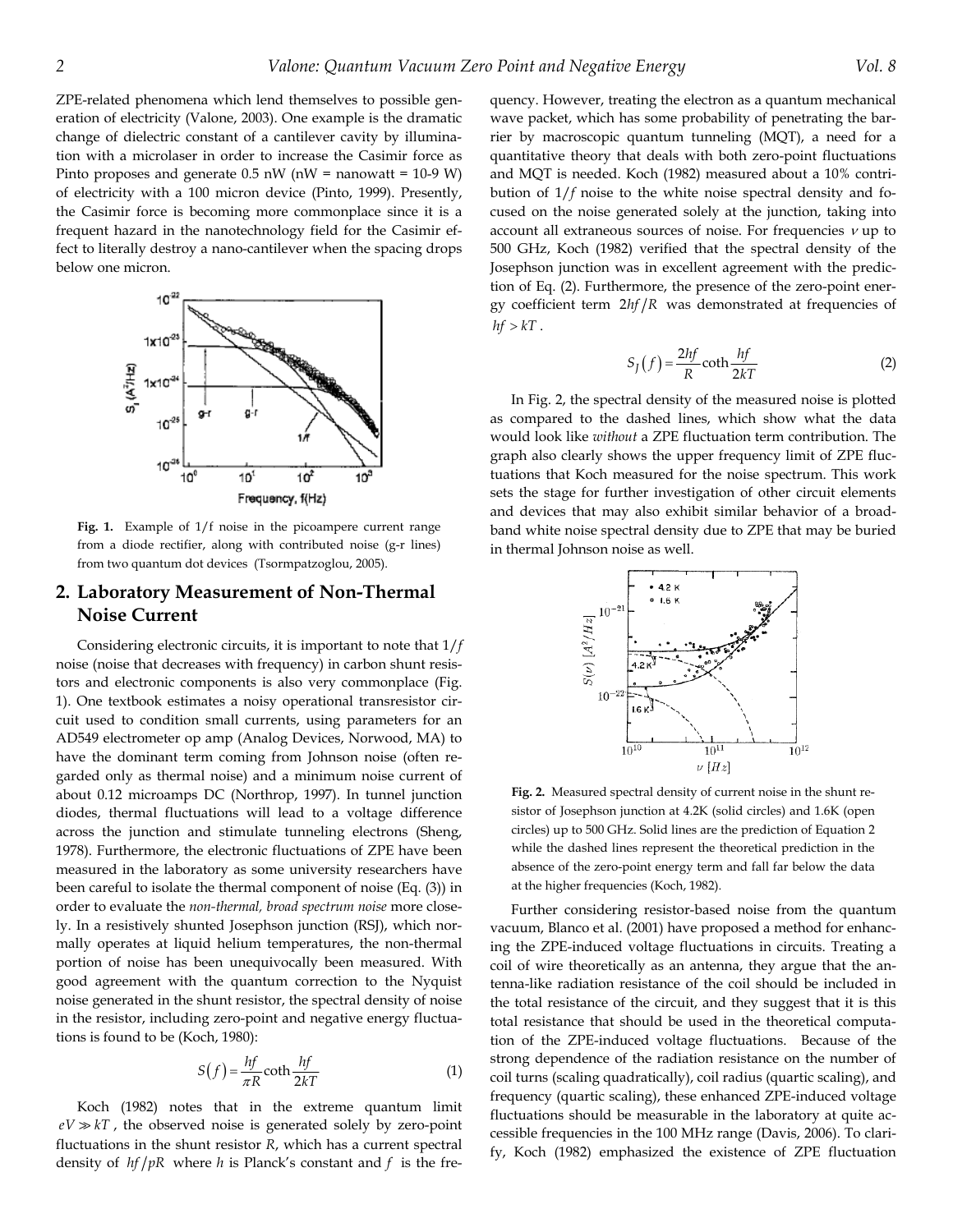broadband white noise which is found in the semiconductor junction and more prominently in the shunt resistor. However, as Eq. (1) and Eq. (2) demonstrate, the resistance R is found in the denominator and so it is unlikely that high resistance is an advantage when attempting to transducer ZPE fluctuation noise in a circuit.

As we look at the dominant contribution to electronic noise, thermal voltage fluctuations are proportional to the resistance as seen in Eq. (3). Therefore, high resistance may be recommended for rectifying thermal fluctuations.

$$
V_N = 4kTRF_{BW} \tag{3}
$$

Voltage noise  $V_N$  from thermal fluctuations has the form of Eq. (3) and depends upon the Boltzmann constant  $k$  (1.38  $x$  10-23), absolute temperature *T* (Kelvin), the resistance *R* of the circuit, and the frequency bandwidth  $F_{BW}$  in Hertz. It may be emphasized that ZPE fluctuation circuits working at room temperature will automatically include thermal fluctuations and perhaps should be designed to maximize both contributions. Furthermore, optimizing a resistance circuit for thermal fluctuation rectification should also include zero bias diodes for high efficiency, which will also therefore, absorb heat from the environment. The recent discovery of a Brownian refrigerator also called "the world's smallest fridge" accentuates the availability of additional spinoffs from the development of a molecular diode rectifier array for noise transduction (Van den Broeck, 2006).

# **3. Argument for the Use of Certain Devices for ZPE Conversion**

Regarding the existence of substantive experiments showing extraction of negative energy from the quantum vacuum, a summary of the most robust examples has been published (Valone, 2007). It also includes the discovery that there exists a class of diodes (rectifiers) that operate at "zero-bias" (no voltage applied to make them work) and well into microwave frequency bands, that are suitable for generating trickle currents from the zero point energy quantum vacuum because of natural nonthermal electrical ZPE fluctuations (1/*f* or Johnson noise), in addition to a serendipitous "piggy back" inclusion of electrical noise from thermal fluctuations, as well as any and all ambient electromagnetic field (EMF) radiation that happens to impinge on the diode generators. In effect, such zero bias diode arrays are predicted to act as broadband *energy harvesters* for a vast range of wasted electromagnetic interference which, especially in urban environments, can have a reasonably valuable power amplitude from radio, cellular, television, radar, satellite, short-wave, ELF, VLF, Schumann and other EMF transmissions.

Furthermore, there are patents and published studies that review tunneling semiconductor devices at zero voltage (zero bias). Several microwave diodes also exhibit this feature. However, it is important to appreciate that looking in the noise level (1/*f* noise or Johnson noise) is where ZPE manifests (Valone, 2004). Nature has also been helpful since broadband white, 1/*f* and thermal noise in the diode is also generated at the junction itself and therefore, requires no minimum signal to initiate the conduction in one direction.

It should also be noted that the work of Yasutomi (2004) with peptide molecular photodiodes just 1 nm across is advantageous for possible 2-D parallel arrays of diodes. Many of these molecular diode rectifiers are also self-assembling, which facilitates fabrication techniques (Dhirani, 1997). However, most organic molecular diodes exhibit high resistance and fairly large junction bias voltage. Even single-electron transistors (SET), which can be viewed as back-to-back diodes (*p-n-p* or *n-p-n*) display a spectral noise density similar to a black body radiation curve (Fig. 3). SET's sometimes have "the highest signal to noise ratio" near zero bias. Furthermore, these "ultrasensitive" devices that convert radio frequencies have been invented that operate at outer space temperatures (3 degrees above zero point: 3°K). These devices are tiny nanotech devices so it is possible that lots of them could be assembled in parallel (such as an array) to produce ZPE electricity with significant power density (Brenning et al., 2006).



**Fig. 3.** Spectral density of voltage noise in a single-electron transistor (a) in the off-state as compared to the (b) normal run mode at 1.5 nA and  $E_c = 2.5 K$  (Kach, 2003)

Beginning with the patent literature, the following US patents are perhaps the most significant for indicating ZPE research in this area. "Diode Array" by Charles Brown #3,890,161 and "Type II Heterostructure Device" by Capasso #4,704,622 actually acknowledge ZPE for their functional nature (Note: www.google.com/patents is a good source of printable, pdfformat patents). Capasso, an IBM engineer, indicates that his tunneling device only works if ZPE is present, analogous to what Planck discovered a century ago with his well-known second radiation law that matched the black body curve for the first time. Brown suggests that metal-metal diodes probably will be a popular brand for ZPE usage with millipore sheet assembly. While Brown patented his invention back in 1975, his idea has been revived and rejuvenated by Kuriyama's "Method for Manufacturing a Semiconductor Device" US Patent #7,183,127 which cites Brown's patent and others with similar cylindrically shaped pores for p-n junction design. It is encouraging to note that Kuriyama's preferred range of diameter for each cylindrical diode is not smaller than 1 nanometer (nm) and not larger than 10 nm. In addition, several references are cited for nano-hole and nanowire construction techniques, especially with regard to *p-n* or *p-in* junctions. A typical example of aluminum-silicon nanostructures has achieved an average diameter of 3 nm per cylinder with a 7 nm spacing between them, with a length of 200 nm per cylinder. Kuriyama also notes that these dimensions also hold if germanium is substituted for silicon. He also includes the important option of an electrode plate on the top and bottom of the diode array, or an electro-conductive substrate for the bottom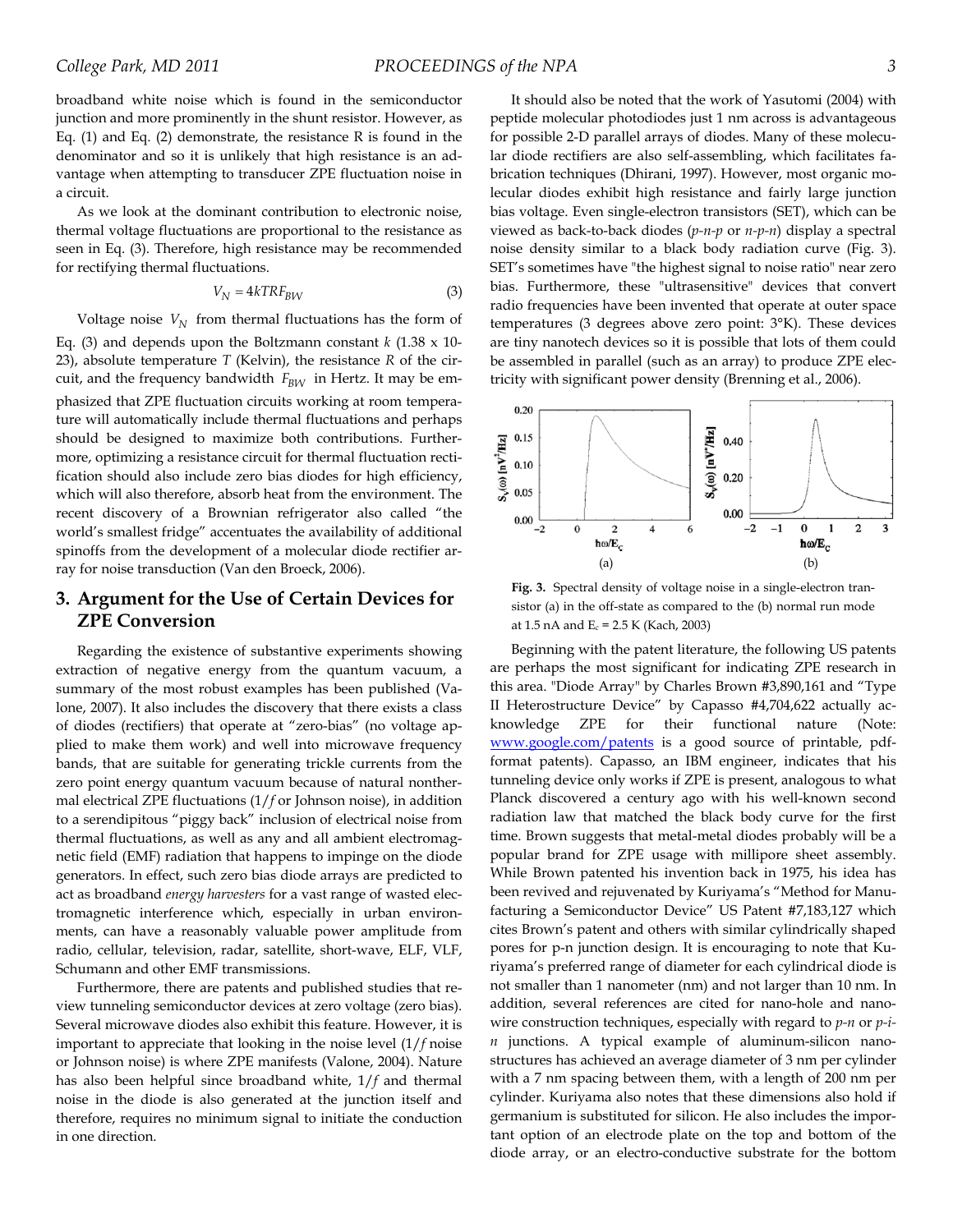common conductor. The smallest diameter that Kuriyama cites as a practical example has a 1 nm cylinder width with a 3 nm spacing between the diodes in 1000 nm square semiconductor dies, as seen in Fig. 4. This creates a diode density of approximately 1012 diodes per cm2 which is on the order of self-assembled quantum dot GaAs Schottky diodes grown by atomic layer molecular beam epitaxy (ALMBE) with InAs dots which have a diode density of 1011 per cm2 (Hastas, 2003).



**Fig. 4.** Updated version of a Brown's p-n junction (a) diode array (38) and (b) with parallel conductors (39) added (Kuriyama, A., Miyata, H., Otto, A., Ogawa, M., Okura, H., Fukutani, K., and Den, T., "Method for Manufacturing a Semiconductor Device", U.S. Patent 7,183,127, Feb. 27, 2007, Fig. 4D and 4E).

To summarize this section, the diodes reviewed provide the ability for greater than uncertainty generation of energy from ZPE and can be enhanced with resistance in the circuit for thermal noise rectification as well (Davis, 2006). Davis cites the multiple papers that Koch published decades ago. Davis presented this interest at the 2006 STAIF conference and has approached Lockheed Martin to fund a replication of Koch's work. Dr. Christian Beck, who also cites Koch's paper, uses the Koch experiment to argue that dark energy is measurable in the laboratory (Beck, 2005). The next section contains specific detail that further helps to explain zero bias diodes (Valone, 2007).

# **4. Examples of Zero Bias Diodes Useful for Energy Generation**

An invention developed in 2005 by the University of California Santa Barbara is the "semimetal-semiconductor rectifier" for similar applications, to rival the metal-semiconductor (Schottky) diodes that are more commonly known for microwave detection. Fig. 5 shows the zero-bias rectifier that is capable of high "RF-to-DC current responsivity" 20 A/W which operates at room temperature with a noise equivalent power (NEP) of  $8.9 \times 10-13$ W/Hz½. Most importantly, the inventors claim that the new diodes are about 20 dB more sensitive than the best available zero-bias diodes from Hewlett-Packard (Young et al., 2005).

Solid-state diodes which exhibit the ability to rectify EMF energy include the class of "backward diodes" which operate with zero bias (no external power supply input). This includes US patent #6,635,907 "Type II Interband Heterostructure Backward Diodes" and also US patent 6,870,417 "Circuit for Loss-Less Diode Equivalent". These devices have been used in microwave detection for decades but have apparently never been tested for nonthermal zero point energy fluctuation conversion. There is every reason to presume they include such ZPE radiation conversion in their everyday operation but it is unnoticed with other EMF energy being so much larger in amplitude. US Patent #6,635,907 from HRL Laboratories describes a diode with a very desirable, "highly nonlinear portion of the *I-V* curve near zero bias."



**Fig. 5.** Example of a modified Schottky diode (semimetalsemiconductor) InGaAs rectifier for sensitive room-temperature microwave detection that operates well at zero bias voltage, where (a) shows increasing current levels in amperes with lower InAlAs percentage and (b) shows increased responsitivity in A/W at zero bias voltage and higher InAlAs levels (Young, 2005).

These diodes produce a significant current of electrons when microwaves in the gigahertz range are present. Another example (Fig. 6) is Morizuka's Patent #5,930,133 from Toshiba entitled, "Rectifying device for achieving a high power efficiency." They use a tunnel diode in the backward mode so that "the turn-on voltage is zero." Could there be a better device for small voltage ZPE fluctuations that don't like to jump big barriers?

In 1994, Smoliner reported, for the first time, resonant tunneling while applying no voltage at all to the one-dimensional quantum wells that his team had created. They used "anharmonic oscillation" to substitute for zero point energy, which they ignored "for simplicity" though it was powering the tunneling of their electrons in each well, where the electrons prefer a zero voltage bias for the best results (Smoliner, 1994). In Fig. 7, Smoliner reports wave function calculations for quantum dot tunneling diodes that show a maximum at zero bias voltage (Smoliner, 1996). Such work with quantum dots also cite the "zero-bias voltage anomaly" which displays a Kondo resonance and coherent coupling that enhances transport at zero bias and low temperatures (Schmid, 1997).



**Fig. 6.** Tunneling current in a reverse-bias, backward tunnel diode used as a rectifying device at zero bias (Morizuka, K., "Rectifying device for achieving high power efficiency," U.S. Patent 5,930,122, July 27, 1999, Fig. 5)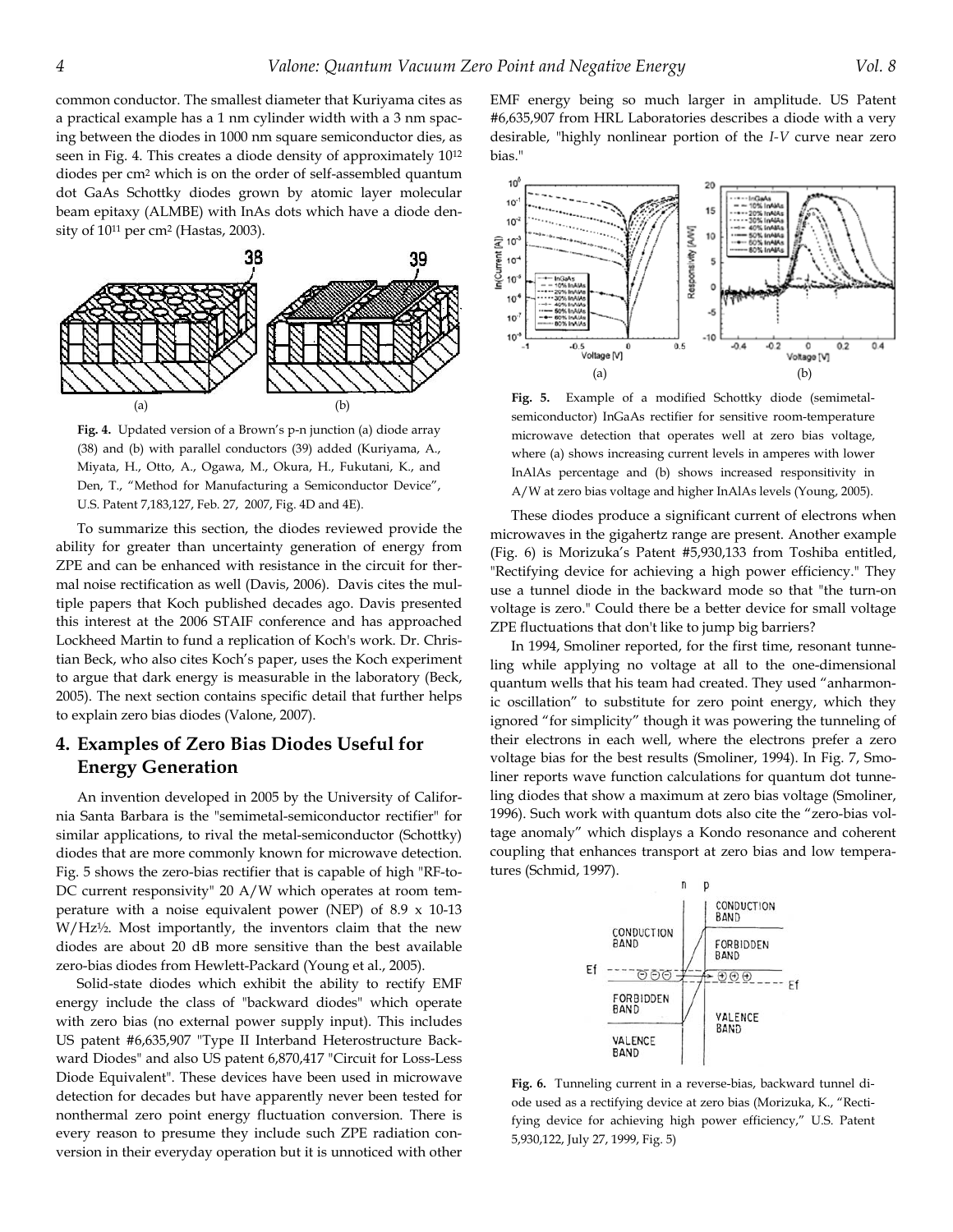A completely passive, unamplified zero bias diode converter/detector for millimeter (GHz) waves was developed by HRL Labs in 2006 under a DARPA contract, utilizing a Sb-based "backward tunnel diode" (BTD). It is reported to be a "true zerobias diode" that does not have significant 1/*f* noise when it is unamplified. It was developed for a "field radiometer" to "collect thermally radiated power" (in other words, 'night vision'). The diode array mounting allows a feed from horn antenna, which functions as a passive concentrating amplifier. The important clue is the "noise equivalent power" of 1.1 pW per root hertz (picowatts or a trillionth of a watt) and the "noise equivalent temperature difference" of 10K, which indicate sensitivity to Johnson noise which includes ZPE. Perhaps HRL Labs has one of the recommended devices for passive thermal and non-thermal electric energy generation (Lynch, et al., 2006).

Dr. Peter Hagelstein from Eneco, Inc. was thinking along the same lines when in 2002 he patented his "Thermal Diode for Energy Conversion" (US Patent #6,396,191) which uses a thermopile bank of thermionic diodes. These are slightly different, more like thermocouples, than the diodes that are advocated in this article. However, Hagelstein's diodes are so efficient that he predicts that, with only a 10°C temperature difference, a water pool of six meters on a side could supply the electricity for a house. He also suggests their use as "efficiency boosters" for augmenting the performance of electric or hybrid cars.



**Fig. 7.** Calculated wave function overlap between the 2D state and the lowest three 0D states for a quantum dot with a rectangular potential of finite height (for example, an ultra-small, pillar-

shaped double-barrier resonant tunneling diode), including the sum over all 0D subbands showing a maximum at zero bias voltage (Smoliner, 1996).

Other devices which also will provide the fuelless electrical energy cars, planes and homes need simply use zinc oxide or titanium oxide films that can convert ambient heat into electricity, as used in photovoltaic panels. A few reports indicate that these work reliably for years. Such solid-state diode converters will also grab the nonthermal ZPE in the process and therefore can work in outer space, even without solar exposure.

#### **5. Theoretical Energy Density Considerations**

Since the ZPE spectral density depends upon the third power of the frequency, which is inversely proportional to the wavelength, an interesting exercise is to see how much energy is available from the quantum vacuum or the DEAC is to calculate the ZPE spectral density for various frequency ranges. This can also be regarded, using  $c = \lambda f$ , to correspond to certain minimum volumes based on an assumption of a resonant cavity, such as with the physics approach to scattering problems or electromagnetic radiation. Both models apply to treatments of virtual particle radiation. A more in depth treatment of this topic is found in my book on the subject (Valone, 2004). Integrating over the frequency range of interest produces a higher, fourth power dependence of the ZPE spectral density on frequency *f*, where the angular frequency  $\omega = 2\pi f$  (Milonni, 1994).

$$
\int_{\omega_1}^{\omega_2} \rho(\omega) d\omega = \frac{\hbar}{8\pi^2 c^3} \Big(\omega_2^4 - \omega_1^4\Big) \quad \text{eV/m}^3
$$
 (4)

Initially we assume that a resonant frequency of 1017 Hz will correspond to a wavelength on the order of the junction size. Roughly estimating a typical nano-sized diode junction to be on the order of a cubic nanometer  $(1 \text{ nm}^3)$  for the Kuriyama nanosize cylinder-shaped diode, the spectral energy density of the zero point field in that volume would possibly suggest what the maximum energy is theoretically available in that small volume from the quantum vacuum. A preliminary estimate of the photon energy at the frequency of interest using the Einstein Eq.  $E = hf$ yields a keV range of energy or by conversion, radiation energy in the femtojoule (10-15 J) range. Therefore, it is expected that the ZPE spectral density will also be of the same order of magnitude. Substituting a resonant frequency of 1017 Hz into Eq. (4) yields about 390  $eV/nm^3$  which when converted tells us that an energy density of about a terajoule per cubic meter  $(10^{12} J/m<sup>3</sup>)$  is available from the quantum vacuum up to that frequency but only about a femtojoule of energy in a cubic nanometer  $(10^{-15}$  J/nm<sup>3</sup>) which is about the same as the simple photon energy calculation.

However, in order to justify a power level of a picowatt per diode, it would be advantageous to show that at least a picojoule per diode is available theoretically from the zero point field, since watts equal joules per second. Therefore, two considerations usually are introduced at this point. One is that the maximum accessible frequency must be higher than 1017 Hz and secondly, perhaps the resonant cavity or scattering volume size needs to be correspondingly reduced. The second consideration, to quantum vacuum engineers and physicists, is easy to justify since the Zit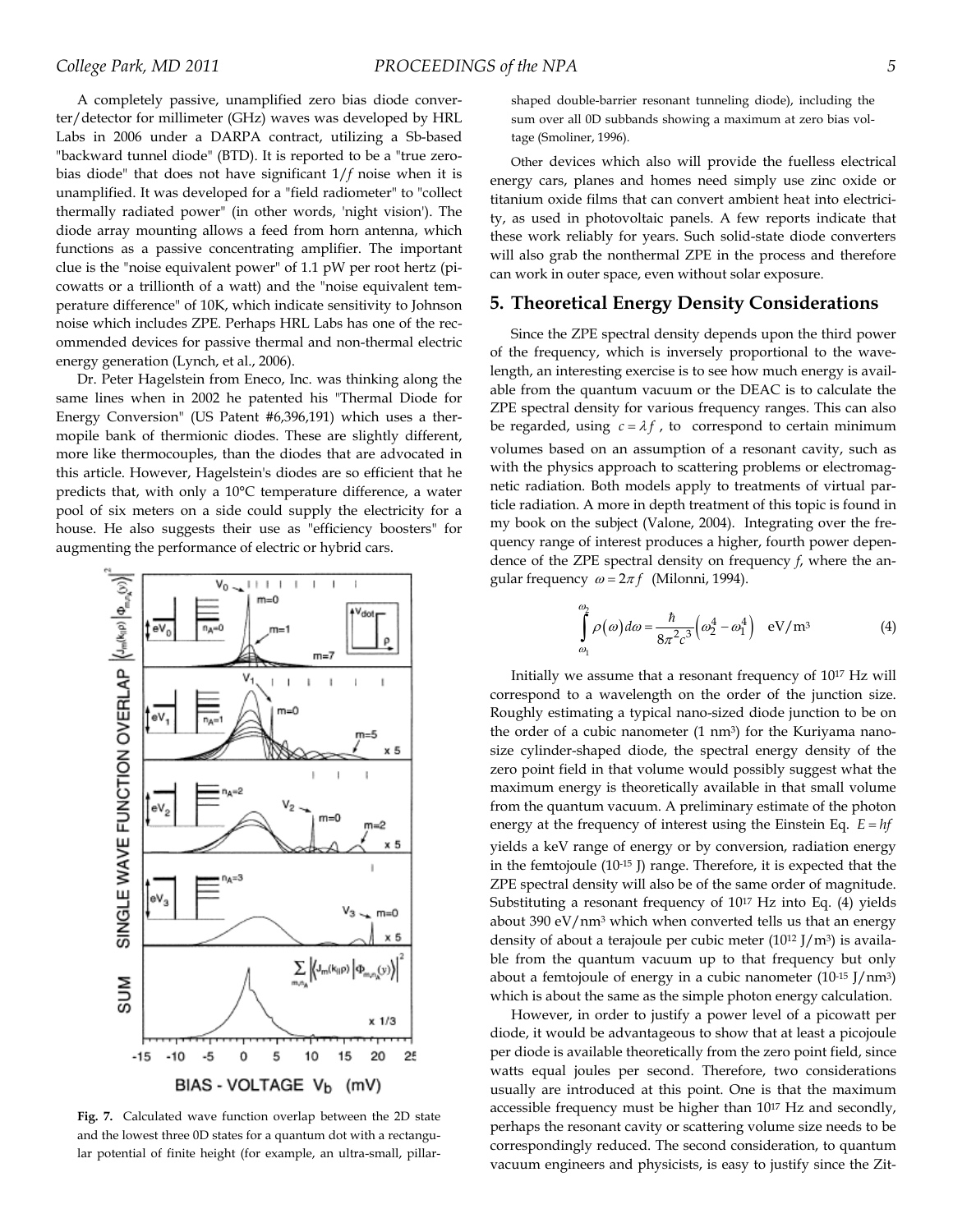terbewegung or quantum fluctuations affects individual atoms and electrons directly, more than atomic clusters of crystal lattices in a semiconductor junction. The volume of an atom (picosphere =  $10^{-12}$  m<sup>3</sup> = 1 pm<sup>3</sup>) or electron (femtosphere =  $10^{-15}$  m<sup>3</sup> = 1 fm3) would then be more appropriate for resonant frequency considerations of the influence of ZPE-induced noise. (The classical electron radius  $e^2/mc^2$  is about 2.8 fm.) Respectively, Eq. (4) yields about 390 keV/pm3 and about 390 MeV/fm3 due to the X-ray (1020 Hz) and gamma ray (1023 Hz) ranges of the corresponding resonant frequencies. *The latter spectral energy density is therefore at least 62 pJ per electron.* Thus exceeding the desired order of one picojoule, it would then be multiplied by the number of electrons expected to be present in the *1) the Hastas selfassembled GaAs Schottky diodes* or *2) the Kuriyama high density nanosize cylinder-shaped diodes*, since the non-thermal random activity of electron noise is the essence of Johnson noise and the focus of attention for a ZPE converter.

## **6. Power Estimates for Diode Array Energy Converter**

Energy generation solutions for deep space travel where solar energy is minimal and the temperature hovers near absolute zero may not emerge for several years besides nuclear power which has a limited life span. However, power estimates for the diode array energy converter (DAEC) at room temperature on earth will normally be swamped by thermal noise. Therefore, designing the ideal ZPE diode power capability specifications to encompass both environments seems to be an expedient answer, with a bandwidth range of frequencies to include at least 1 to 10<sup>12</sup> Hz as suggested from Fig. 2 and Fig. 8.



**Fig. 8.** Plots of typical input noise root power spectrums for an FET input amplifier (Northrop, 1997).

To initiate power estimates for the DEAC, it is helpful to compare with the textbook order of magnitude estimates for broadband noise in solid state circuit components, whose range from the previous discussion also apply to the DEAC. Fig. 8 displays the 1/*f* noise region for an FET input amp in the 1 to 10 Hz range, with white noise extending from 10 to 105 Hz, above which the estimated noise becomes proportional to *f* (Northrop, 1997). The important observation for this section is that thermal and nonthermal sources produce voltage fluctuation noise in the nanovolt (nV) range per root hertz and current fluctuation noise in the femtoampere (fA) range per root hertz. Therefore, a rough power estimate over our ideal bandwidth would be to multiply them both for a power calculation with  $P = IV$ , using the lowest

common amplitude of 
$$
(10 \text{ nV} / \text{Hz}^{1/2})(10 \text{ fA} / \text{Hz}^{1/2})(10^{12} \text{ Hz}) =
$$

0.1 nW per device. This estimate is also of the same order of magnitude as the Pinto Casimir electrical generator mentioned earlier. Pinto among others like the Brown patent, make reasonable calculations of the energy density of arrays of vacuum engines similar to ZPE diodes, which conservatively reach estimates of hundreds of kilowatts/cubic meter  $(kW/m<sup>3</sup>)$  according to Pinto (1999). Converting  $0.1$  nW to the equivalent  $100$  pW =  $100 \times 10^{-12}$  Watt and conservatively taking into account unseen conversion losses, frequency limits, etc., it can be further trimmed by estimating this calculation as a range of 1 pW at the lowest to 10 pW as a maximum power per diode, thus factoring in a 1/100 loss factor as a buffer against overestimates.

The most interesting arrangement of diodes and resistors may be a convenient 10 cm3 (10 cc) box but could be larger if the diode packing density requires it. The proposed DEAC box will perhaps involve a choice of *1) the Hastas self-assembled GaAs Schottky diodes* or *2) the Kuriyama high density nano-size cylinder-shaped dio*des, both estimated to be in the range of  $10^{11}$  per cm<sup>2</sup> diode density. Using a conservative packing density of 2 mm per layer (with 1.1 mm substrates), we can pack 5 diode array layers in 1 cc and therefore, 5000 diode layers in 10 cc. This raises the diode density to 5 x 1014 diodes (*500 trillion diodes*) in a 10 cc box. This is a favorable quantity for the estimated picowatt (1 to 10 pW) power level per diode, which yields a minimum of a 500 Watt DC generator from thermal and non-thermal noise combined, for the lowest estimate of 1 pW per diode. It is worthwhile noting that an array of a trillion molecular switches has been proposed using less than 100 zJ (100 x 10-21 joules) per switch based on direct experimental measurement of a single molecule (Loppacher, 2003). Loppacher et al. also note that it requires "less than a femtojoule of energy" to switch a solid state transistor, which may be useful in an advanced design of a switching DEAC for AC output.

Surprisingly, the DEAC may reach into the optimal region of 5 kW if 10 pW per diode is possible, though this may only be possible with the additional input of thermal and ambient EMF *energy harvesting*. Note that the increase above 10 nV and 10 fA in voltage and current noise levels clearly produced at the low frequencies and most importantly, at the higher frequencies, in Fig. 8, as well as any ambient electromagnetic smog, have been ignored for convenience. Of course, this estimate translates to hundreds of kilowatts/cubic meter  $(kW/m^3)$  if such arrays were manufactured in larger sizes of a cubic meter.



**Fig. 9.** Experimental forward current-voltage characteristic of a typical Au/n-GaAs Schottky diode for a reference GaAs sample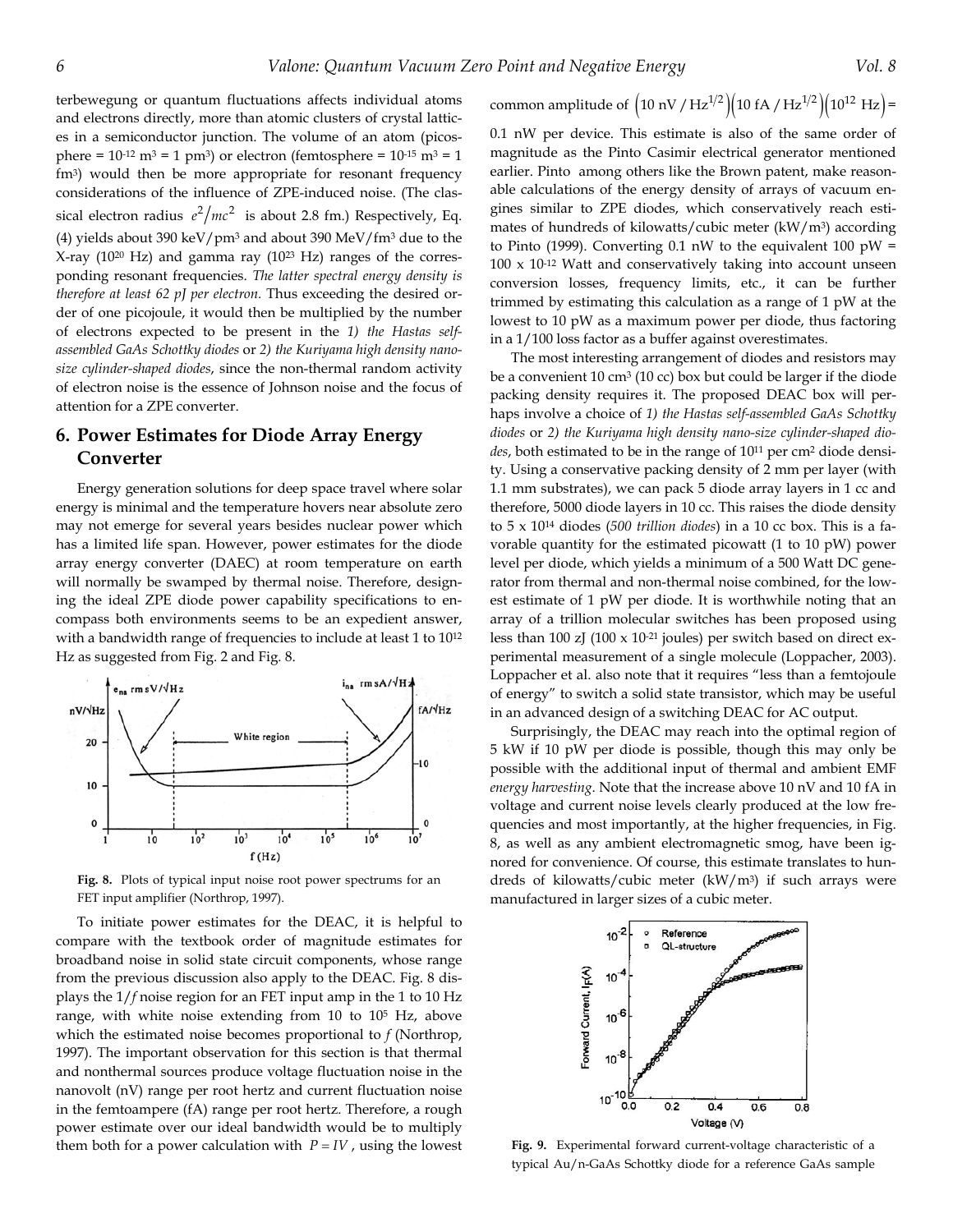and the GaAs with InAs QL structure sample showing 10-10A current conduction at zero bias voltage (Hastas, 2003).

Looked at another way, Fig. 9 shows that Hastas measured a forward current of 10-10 A or 100 picoamperes experimentally for a typical self-assembled ALMBE GaAs Schottky diode at zero bias voltage. With 500 trillion diodes in the 10 cc box example, this equates to 50 kA of current at 10 millivolts (10 mV) generated for a 500 W estimated output. In such a case, assembling a certain number of the diodes *in series* to create a convenient voltage for power conversion would be an obvious method for electrical energy utilization and ultracapacitor storage.

A third perspective is offered with the Diode Array US patent #3,890,161 of Charles Brown mentioned previously. Brown suggested arrays of diode cylinders 25 nm in diameter for thermal and non-thermal electric noise conversion. With an estimated frequency bandwidth of 1010 Hz and a 50% loss factor, his power estimate is 10-5 Watts for a million diodes or equivalently, 5000 W for 500 trillion diodes, which is in the middle of the range estimated by two other approaches. It is also noted that the 25 nm diameter of the Brown diode can be reduced to a limit of 1 nm that is achievable today, as suggested above in Kuriyama's manufacturing patent, with Hastas' Schottky diodes or other molecular diodes.

It is also worth noting that the perspective offered above is consonant with the present industrial effort to accomplish energy harvesting and electromagnetic reception on a small scale today. A tunneling nanotube radio, using a single tunable nanotube for example, has been proposed and simulated (Dragoman, 2008). Therefore, it is important to emphasize that on the ground, especially near urban environments, a large amount of broadband EMF noise is available for energy harvesting with DEACs, that will conceivably overwhelm the small amount of energy available from thermal and non-thermal noise sources by several orders of magnitude. As such, the proposed DEAC operating as a broadband radiation scavenger would be more suitably labeled an "electromagnetic field energy harvesting urban generator of electricity" (EMFEHUGE) for commercial marketing purposes. An example of such a concept is the integrated environmental energy extractor that has been developed by General Electric, with supporting electronics such as diodes, to rectify and extract energy from movement of a capacitor or of a dielectric material (Ghezzo, Mario et al., "Integrated Environmental Energy Extractor", U.S. Patent 6,127,812, Oct. 3, 2000). A microscopic antenna system for focusing ZPE and amplifying its resonant frequencies for electricity generation has been patented by the U.S. Air Force (Mead, Franklin B. and Nachamkin, Jack, "System for Converting Electromagnetic Radiation Energy to Electrical Energy", U.S. Patent 5,590,031, Dec. 31, 1996). The Air Force approach to including a hemisphere collector or preferably a parabolic collector may also be advantageous with the proposed DEAC as well as other electromagnetic wave amplification techniques. It is also noted that "sub-picowatt signal level" detection is has already been accomplished with only a 120-element microbolometer diode array, designed for *low noise* performance by NIST, where random noise is systematically filtered out (Luukanen, 2004).

#### **7. Practical Considerations**

Diode arrays of self-assembled molecular rectifiers or nanosized cylindrical diodes have been shown to reasonably provide for rectification of electron fluctuations from thermal and nonthermal ZPE and negative energy sources to create an alternative energy DC electrical generator. Any additional noise perhaps contributed by a series carbon resistor will also increase these estimates for the thermal noise though at the same time is expected to reduce the power output (Northrop, 1997). Since these calculations have been done at room temperature, it should be noted that if solar heat or any other heat source is added, such estimates will also increase proportionally, such as with the Schottky photodiodes mentioned earlier. However, every DEAC is designed to rectify thermal noise and therefore cause refrigeration instead of the typical semiconductor heat generation, which serendipitously helps in a time of increasing global warming. In the expected near future scenario of climate change, thousands of people in temperate zones are at risk during the summer for heat stroke (over 2000 people died in France during a heat wave that lasted two weeks). Therefore, having a solid-state, square meter sealed cube that generates electricity and cools the building will serve both vital purposes. Ideally, it will also make rural areas and third world countries habitable while lessening developed countries' dependence on centralized grid power.

A practical consideration is the fact that the thermal conversion to electricity causing refrigeration is expected to occur at the junction of each diode, while possible heat generation could be expected from the rest of the circuitry and wiring leading the electrical current out of the DEAC. Therefore, typical silicon carbide heat conductors, which are also electrical insulators, can be used advantageously in this situation to manage thermal dissipation and heat exchange.

Though today's trend toward energy harvesting is cited as supportive of this article's thesis, it should be noted that the proposed DEAC is novel and untested, apart from the diodes and devices referenced. With the entire electronics industry focused solely on *noise reduction*, it is no surprise that no one has built a practical DEAC prototype so far. Proving that broadband electrical noise exists is easy. Designing the best zero bias diode array for the job of harvesting it is another engineering effort worthy of a future article. Certainly, a new research direction is warranted in order to reverse the present noise reduction trend in zero bias diodes in favor of noise amplification, noise equivalent power increase, and high noise to signal ratios suitable for energy harvesting rectifiers. Such a research effort is found in the literature with the investigation of the necessary conditions for enhancement of shot noise and that it results in charge accumulation rather than system instability (Song, 2003).

#### **References**

- [1] Beck, Christian and Mackey, Michael, "Could dark energy be measured in the lab?" *Phys. Letters B*, V. **605**, (2005), p. 295.
- [ 2 ] Blanco, R., França, H. M., Santos, E., and Sponchiado, R. C., "Radiative noise in circuits with inductance," *Phys. Lett.* A**282**, (2001), pp. 349-356.